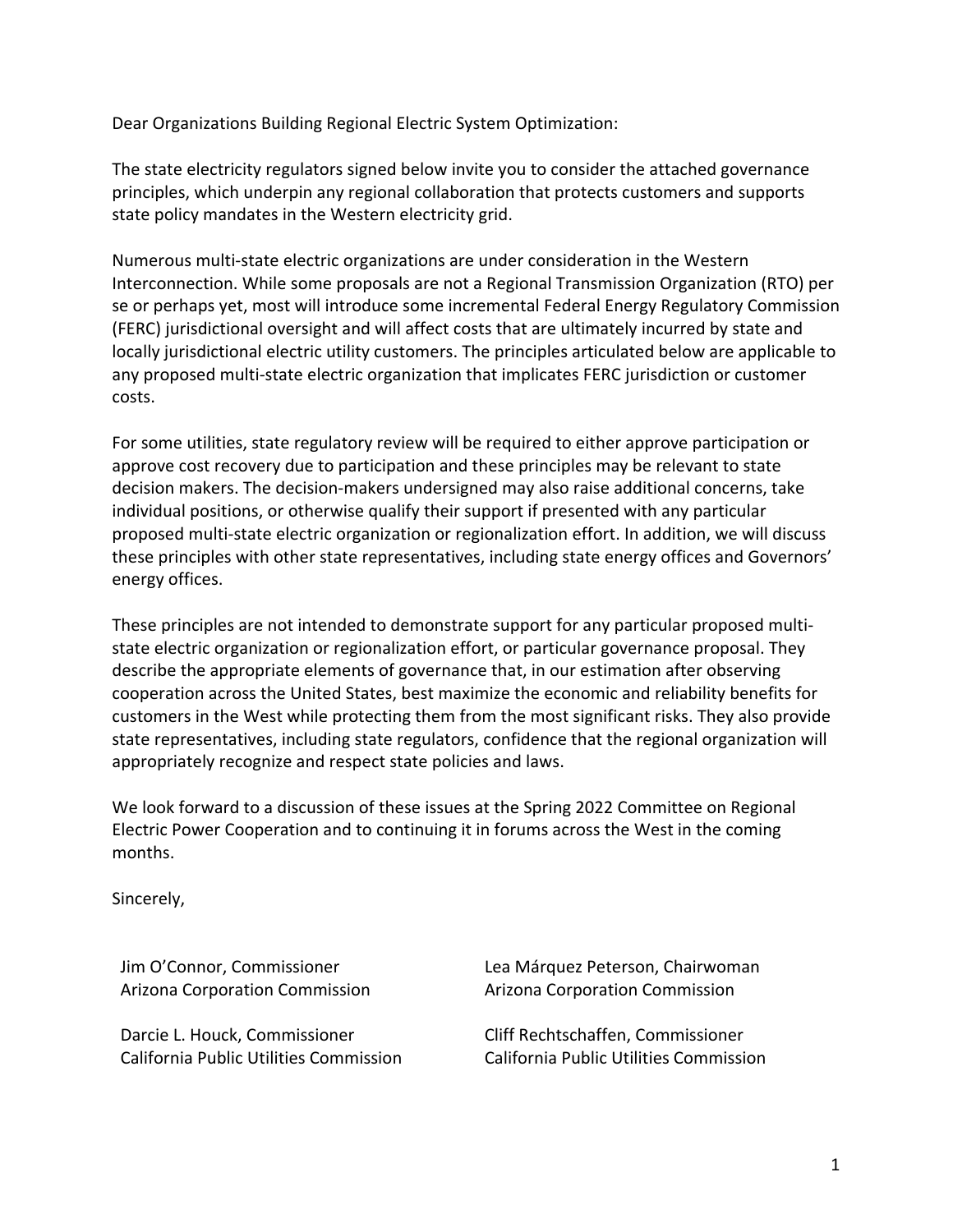Eric Blank, Chairman Colorado Public Utilities Commission

James Brown, President Montana Public Service Commission

Tammy Cordova, Commissioner Public Utilities Commission of Nevada

Hayley Williamson, Chair Public Utilities Commission of Nevada

Megan Decker, Chair Public Utility Commission of Oregon

Mark Thompson, Commissioner Public Utility Commission of Oregon

Ann Rendahl, Commissioner Washington Utilities and Transportation Commission

John Chatburn, Commissioner Idaho Public Utilities Commission

Brad Johnson, Vice President Montana Public Service Commission

C.J. Manthe, Commissioner Public Utilities Commission of Nevada

Cynthia B. Hall, Commissioner New Mexico Public Regulation Commission

Letha Tawney, Commissioner Public Utility Commission of Oregon

David Danner, Chair Washington Utilities and Transportation Commission

Christopher Petrie, Chairman On behalf of the Wyoming Public Service Commission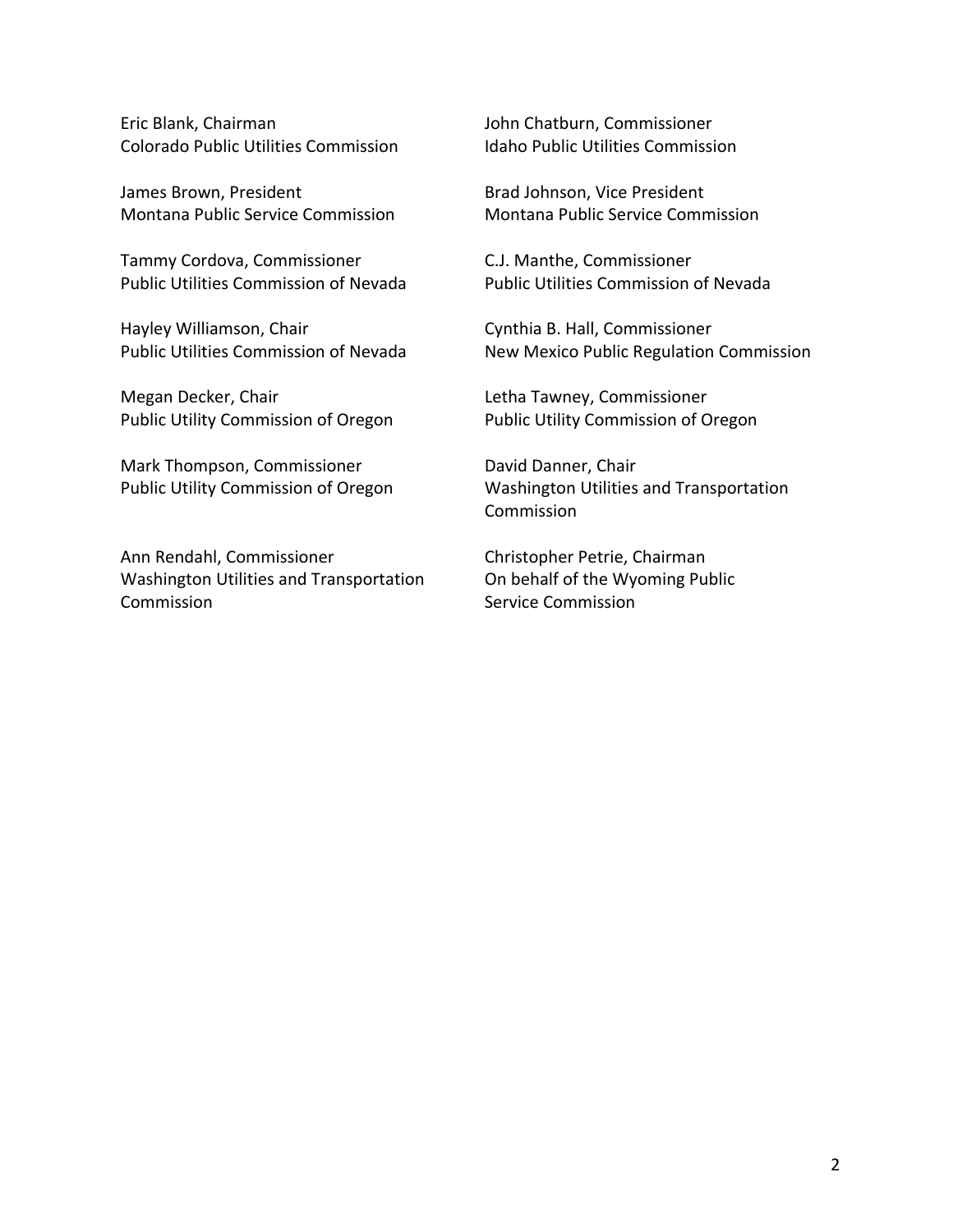## **Multi-state Electric Organization Principles**

## April 18, 2022

Numerous multi-state electric organizations are under consideration in the Western Interconnection. While some proposed organizations are not considered an RTO per se, most of the proposed organizations being contemplated will introduce some incremental FERC jurisdictional oversight and will affect costs that are ultimately incurred by state and locally jurisdictional electric utility ratepayers. The principles below are broad and intended to be applicable to any proposed multi-state electric organization that introduces potential FERC jurisdictional oversight or that may affect costs borne by state and locally jurisdictional electric utility ratepayers. For some utilities, state regulatory review will be required to either approve participation or approve cost recovery due to participation in a multi-state electric organization, and these principles may be relevant to state decision makers.

The principles are in line with those that FERC adopted in Order No. 719 for organized markets. Namely, as a baseline, these principles seek to promote inclusiveness in governance, fairness in balancing diverse interests, representation of minority interests, and ongoing responsiveness of any regional market to all stakeholders, including and particularly states.

These principles are not intended to demonstrate support for any particular proposed multistate electric organization or regionalization effort. To the extent such an effort is being considered by entities in the Western Interconnection, those entities should consider each of the principles below. Nothing in this document should be interpreted as precluding any of the undersigned from raising additional concerns, taking individual positions, or otherwise qualifying their support if or when presented with any particular proposed multi-state electric organization or regionalization effort. Signing on to this document does not and should not be seen as support for or opposition to development of a multi-state electric organization or RTO.<sup>[1](#page-2-0)</sup>

<span id="page-2-0"></span> $1$  Any formal approval of the principles set forth here as to any specific proposed entity would need to be adopted by each appropriate state governing entity according to its required processes.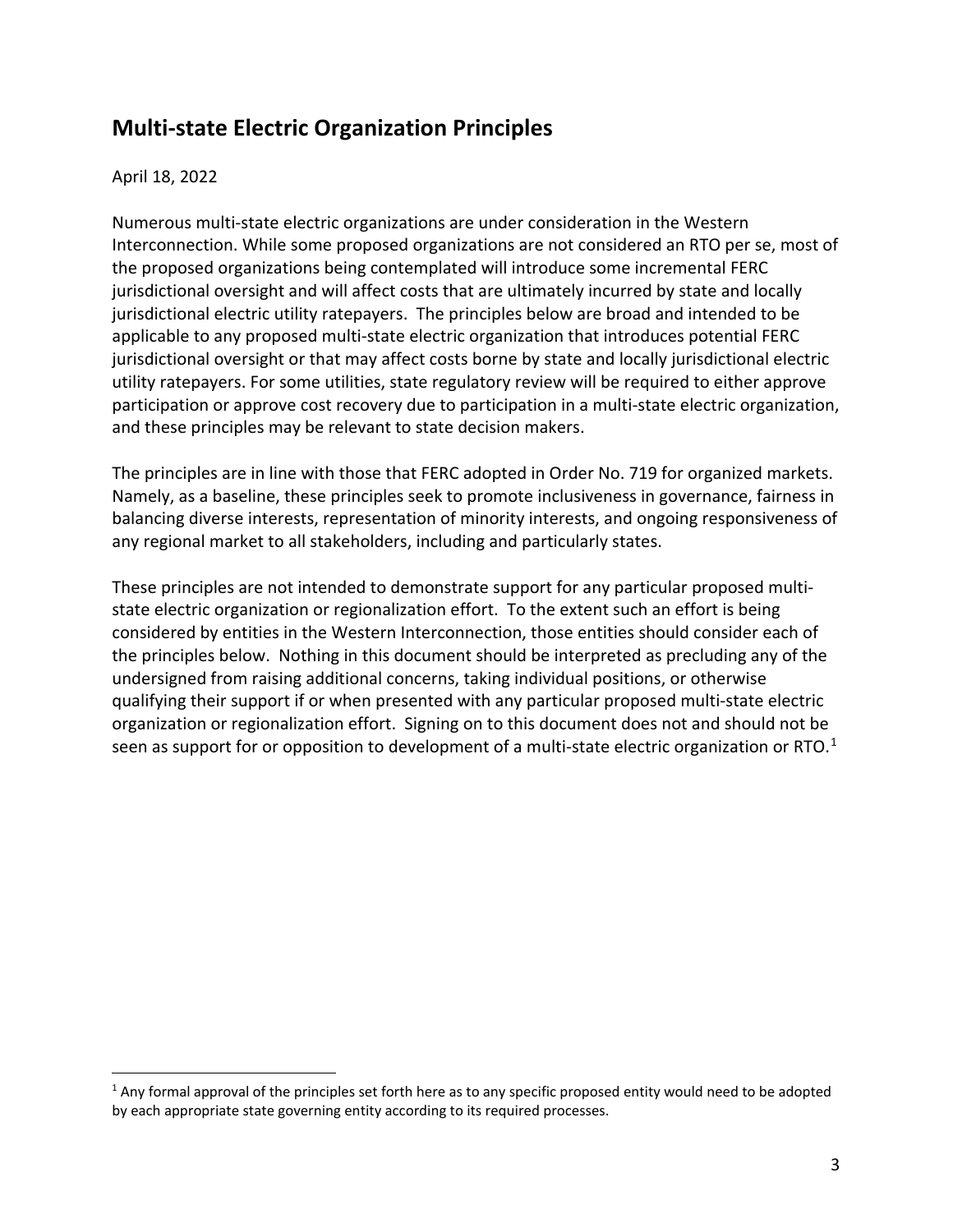| <b>Principle</b>                                                                                                                             | <b>Description</b>                                                                                                                                                                                                                                                                                                                                                                                                                                                                                                                                                                                                                                                                                                                                                                                                                                                                                                                                                                                                                   |
|----------------------------------------------------------------------------------------------------------------------------------------------|--------------------------------------------------------------------------------------------------------------------------------------------------------------------------------------------------------------------------------------------------------------------------------------------------------------------------------------------------------------------------------------------------------------------------------------------------------------------------------------------------------------------------------------------------------------------------------------------------------------------------------------------------------------------------------------------------------------------------------------------------------------------------------------------------------------------------------------------------------------------------------------------------------------------------------------------------------------------------------------------------------------------------------------|
| Board Independence                                                                                                                           | The independent board should be diverse, represent a range of sectors<br>and geographies, and be expert enough to substantively engage in<br>decision making to balance diverse interests, including and beyond<br>market participants. The board may be advised by other bodies and<br>delegate authority, though transparency in delegated decision making<br>remains critical. Customers are best protected when the board can<br>directly weigh public benefit across the market footprint. Term limits may<br>be appropriate to ensure diversity and broad engagement.                                                                                                                                                                                                                                                                                                                                                                                                                                                          |
| Active Stakeholder<br>Engagement                                                                                                             | Meaningful and open stakeholder engagement is expected and shall be<br>explicitly enabled in governance documents. Best practices include open<br>meetings of the board, committees, and initiative undertakings (with<br>certain exceptions such as legal or personnel issues documented in the<br>meeting record), ample notice of agenda and provision of meeting<br>materials to all participants, virtual and in-person attendance options<br>(when the latter is possible), and timely publication of meeting minutes<br>and meeting recordings.<br>Stakeholders, including independent power producers, consumer<br>advocates, and energy advocacy groups who are not represented on<br>member committees, are important constituencies for the long-term<br>sustainability of the organization and should not be required to pay fees<br>to participate. This cross-section of views provides states with confidence<br>that the market is guided by rules and policies that fully consider a wide<br>range of perspectives. |
| Role of a States<br>Committee in Policy<br>Development and Decision<br>Making*                                                               | State representatives, including those representing state public utility<br>commissions, state energy offices, and state governors' offices, not only<br>have an interest in ensuring that cost allocation is fair, but that utility<br>compliance with state laws is promoted, with any concerns resolved in an<br>efficient and timely manner. To further these interests, state<br>representatives require an opportunity to weigh in on initiative<br>prioritization and to engage on a wide range of policy issues.                                                                                                                                                                                                                                                                                                                                                                                                                                                                                                             |
| *Policies regarding<br>decision making and<br>membership on the states<br>committee should remain<br>within the purview of the<br>committee. | Addressing state representatives' interests requires representation<br>equivalent to market participants or some other structural approach to<br>ensure state concerns are substantively addressed by the organization.<br>At a minimum, the states committee requires full access, alongside<br>market participants, during proposal development and meaningful access<br>to the independent board. The states committee should also have access<br>to the senior staff. <sup>2</sup>                                                                                                                                                                                                                                                                                                                                                                                                                                                                                                                                               |

<span id="page-3-0"></span><sup>&</sup>lt;sup>2</sup> In some RTOs, the guarantee of substantive engagement in decision making is accomplished by granting primary or complementary 205 filing rights to the states committee, particularly in those governance structures dominated by paying members. In others, the states committee holds seats on the advisory committee that directly addresses